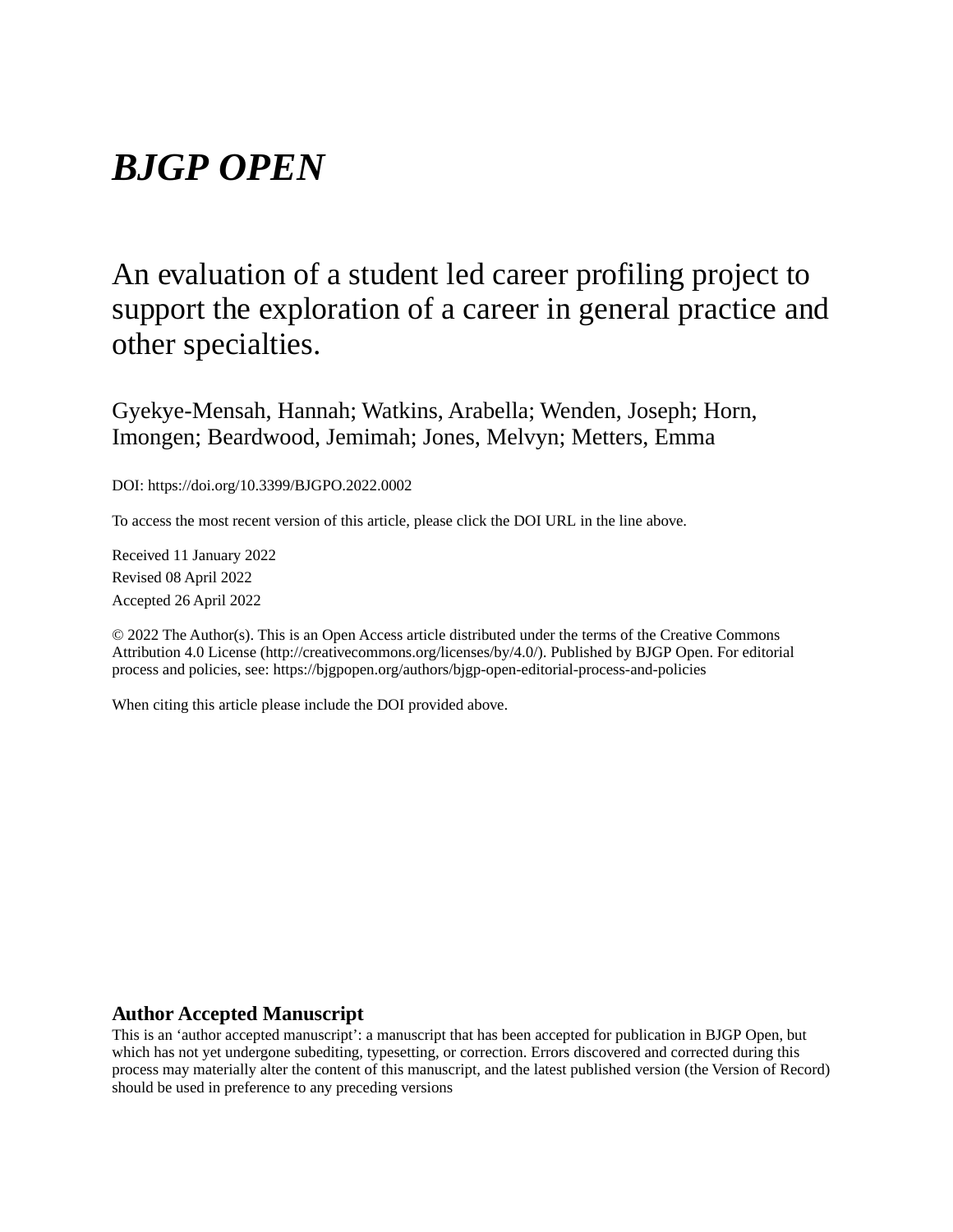| Author               | Career stage (*all<br>were clinical medical<br>students at the time<br>of the project | <b>Career Interests</b>   | Study role            |
|----------------------|---------------------------------------------------------------------------------------|---------------------------|-----------------------|
| Hannah               | HG-M is a final year                                                                  | HG-M has interests in     | All Involved in staff |
| Gyekye-              | medical student                                                                       | general practice, medical | student partnership   |
| Mensah*              |                                                                                       | education, psychiatry and | group, developing,    |
|                      |                                                                                       | obstetrics and            | piloting of           |
|                      |                                                                                       | gynaecology               | resources and data    |
| Dr Arabella          | AW is currently an F2                                                                 | AW has an interest in     | collection. Involved  |
| Watkins <sup>*</sup> | training in the                                                                       | psychiatry and medical    | in analysis and write |
|                      | Southwest England                                                                     | education                 | up. HG-M lead         |
| Dr Joseph            | JW is an F2 training                                                                  | JW has an interest in     | author                |
| Wenden*              | in the Southwest                                                                      | Trauma & Orthopaedic      |                       |
|                      | England                                                                               | surgery                   |                       |
| Dr Imogen            | IH is an F2 doctor at                                                                 | IH has an interest in     |                       |
| Horn*                | Croydon University                                                                    | sexual health and global  |                       |
|                      | Hospital                                                                              | health.                   |                       |
| Dr Jemimah           | JB is an F2 training in                                                               | JB has an interest in     |                       |
| Beardwood *          | the Southwest                                                                         | global health, medical    |                       |
|                      | England                                                                               | education and             |                       |
|                      |                                                                                       | paediatrics.              |                       |
| Dr Melvyn            | Is a Reader in                                                                        | MJ is a practising GP and | Involved in data      |
| Jones                | General practice and                                                                  | works in medical          | analysis, and write   |
|                      | portfolio GP                                                                          | education                 | up.                   |
| Dr Emma              | Is a Senior Lecturer                                                                  | EM is a practising GP and | Principal             |
| <b>Metters</b>       | in General practice                                                                   | works in medical          | investigator, project |
|                      | and practising GP                                                                     | education and SGUL        | lead. Involved in     |
|                      |                                                                                       | careers lead              | analysis and write    |
|                      |                                                                                       |                           | up.                   |

OOCL

Accepted Manus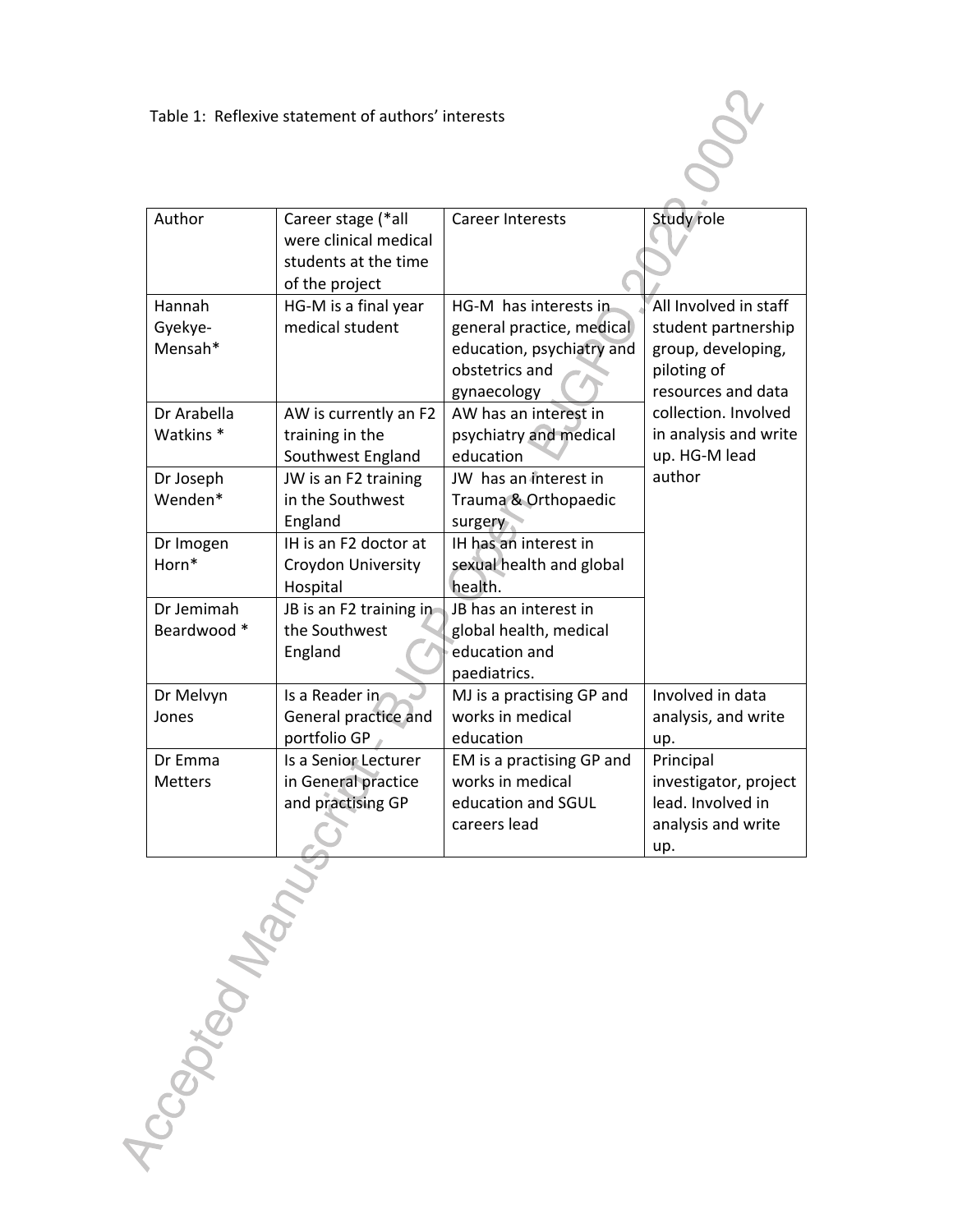#### **Specialty Infographic Video Total views (usage ranking) Total views (usage ranking)** Core Surgical Training 57 1 21 2 Plastic Surgery 53 2 14 5 Emergency Medicine 51 3 17 4 Obstetrics and Gynaecology 43 4 19 3 General Practice  $\begin{array}{|c|c|c|c|c|c|} \hline 41 & 5 & 9 & 8=1 \end{array}$ General Surgery 41 6 11 6 11 6 Neurology  $\begin{array}{|c|c|c|c|c|}\n\hline\n41 & 7 & 9 & 8= \end{array}$ Paediatrics  $39 \t 3$  8  $12 + 12 * 1$ Psychiatry 29 9  $3+8*$  6= Oncology 24 10 7 10 Palliative Medicine  $\begin{array}{|c|c|c|c|c|c|c|c|c|} \hline \end{array}$  23 11 3 11 Total  $\begin{array}{|c|c|c|c|c|c|c|c|} \hline \end{array}$  145 (\* consultant & registrar videos)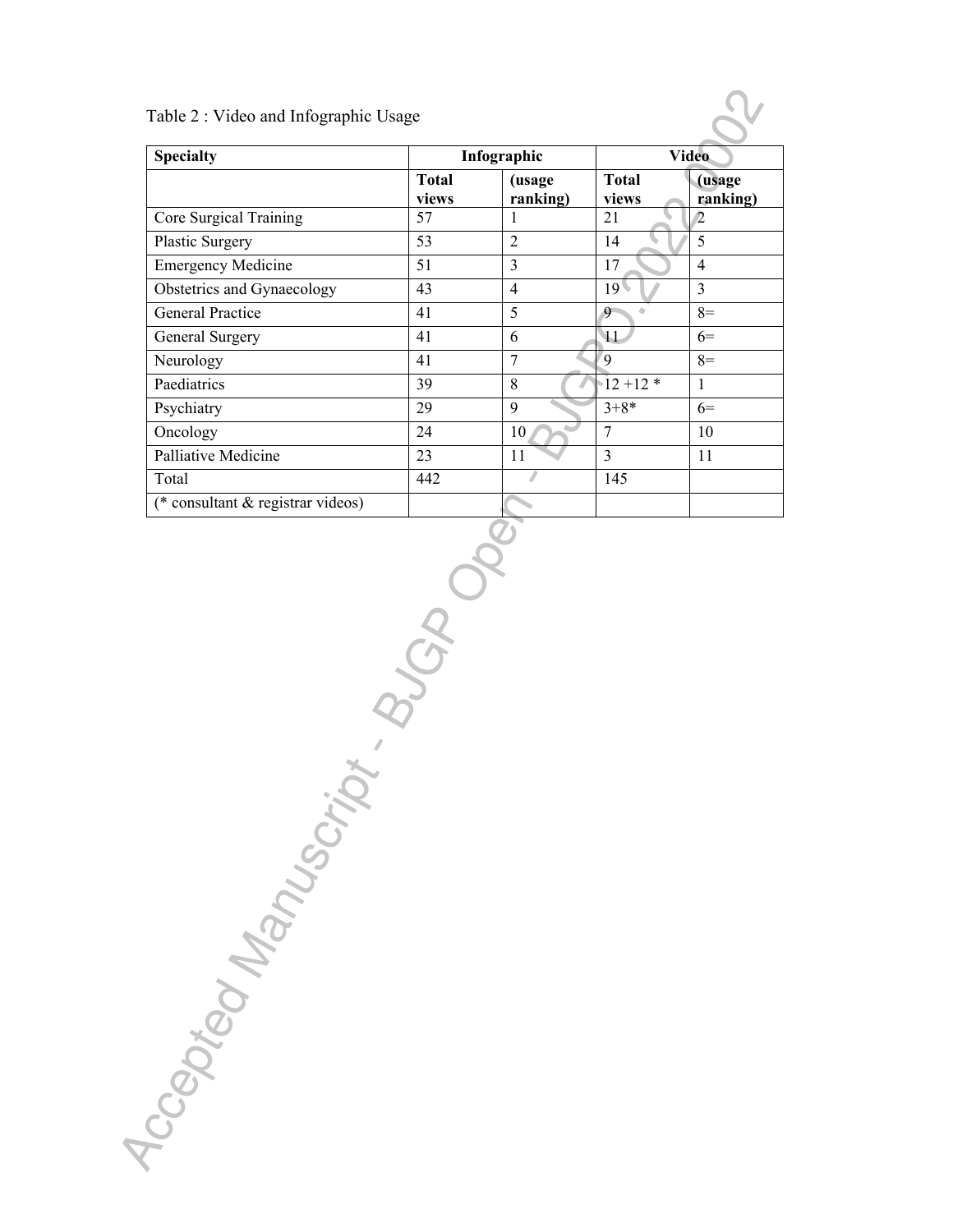**Title:** 

**An evaluation of a student led career profiling project to support the exploration of a career in general practice and other specialties.**

## **Author Details:**

| Final Year medical student, SGUL           |  |  |  |
|--------------------------------------------|--|--|--|
| BSc (Hons) - Biomedical Sciences           |  |  |  |
| BSc (Hons) - Basic Medical Sciences        |  |  |  |
| MBBS (SGUL)                                |  |  |  |
| F2 Musgrove Park Hospital                  |  |  |  |
| <b>BSc (Hons) - Basic Medical Sciences</b> |  |  |  |
| MBBS (SGUL)                                |  |  |  |
| F2 Musgrove Park Hospital                  |  |  |  |
| BSc (Hons) - Global Health                 |  |  |  |
| MBBS (SGUL)                                |  |  |  |
| F2 Croydon University hospital             |  |  |  |
| BSc (Hons) - Global Health                 |  |  |  |
| MBBS (SGUL)                                |  |  |  |
| F2 Musgrove Park Hospital                  |  |  |  |
| <b>MBBS MSc MD FRCGP</b>                   |  |  |  |
| <b>SFHEA FAcadMEd</b>                      |  |  |  |
| Reader in Primary Care and Lead for        |  |  |  |
| Undergraduate GP Education, SGUL           |  |  |  |
| GP                                         |  |  |  |
| emeters@sgul.ac.uk                         |  |  |  |
| BM, DRCOG, DFSRH, PGDipMS,                 |  |  |  |
| MRCGP, FHEA MEdULT                         |  |  |  |
| Senior Lecturer in Primary Care and        |  |  |  |
| Medical Education, SGUL                    |  |  |  |
| <b>GP</b>                                  |  |  |  |
|                                            |  |  |  |
|                                            |  |  |  |
|                                            |  |  |  |
|                                            |  |  |  |
|                                            |  |  |  |
|                                            |  |  |  |
|                                            |  |  |  |

## **Keywords:**

General practice, Career guidance, Medical students

## **Running Head**

Evaluation of new undergraduate careers resources.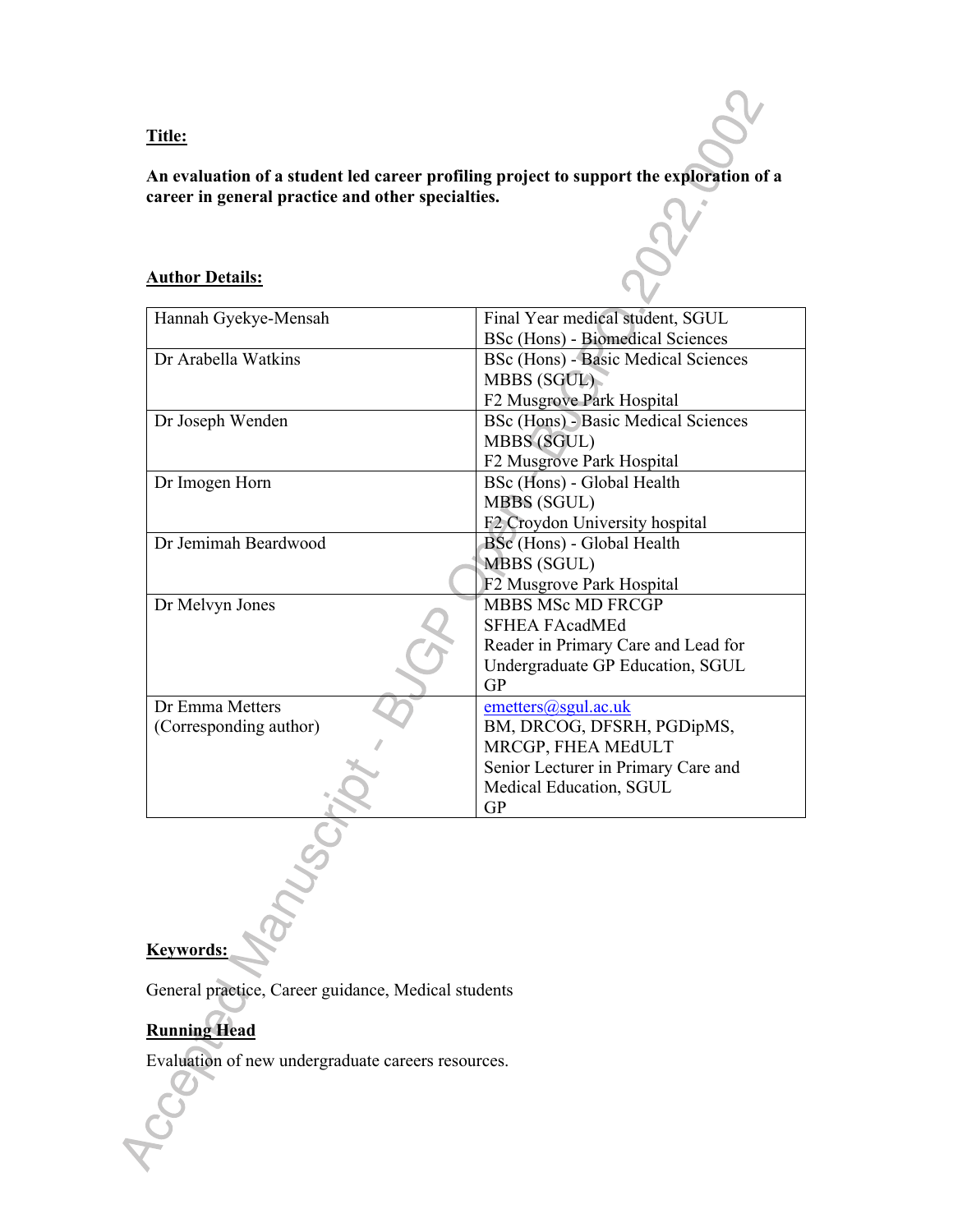#### **Abstract**

**Background:** Choosing medical careers is complex but the undergraduate period is formative. St. George's University of London (SGUL) students called for greater careers information.

Aim: To develop & evaluate students' careers resources.

**Design & Setting:** A quality improvement student staff project at SGUL. **Method:** A "Plan, Do, Study, Act" (PDSA) cycle was completed. For the "Plan" element we surveyed students' career intentions and information preferences. For the "Do" element, video interviews with clinicians and infographic posters were produced and published on SGUL's virtual learning environment. For the "Study" element, feedback questionnaires were thematically analysed using Kirkpatrick's framework. For the "Act" element the model was rolled out across SGUL programmes.

**Results:** (Plan) 79 students ranked interest in specialties, with GP 2<sup>nd</sup> most popular. Students were unconfident how to pursue careers and wanted more information. (Do) 13 careers videos & infographics were created for 10 specialties. The (Study) questionnaire showed changes across 3 of Kirkpatrick's levels. Level 1 (Response) students found resources helpful & accessible. Level 2 (Learning) students reported increased understanding of careers. Level 3 (Transfer) students planned using checklists and made career comparisons by specialty. Level 4 (Results) students' career choices were not demonstrated but there were tentative proxy measures such as copying and modelling career routes and choices. (Act) involved rolling out and regularly updating resources.

**Conclusion:** This PDSA model enabled development of resources by students mapped to students' needs. We demonstrated changes in relation to students' response, learning and transfer, with tentative suggestions of impact on career choice.

## (Words: 250) **How This Fits In**

Advice on medical careers at the undergraduate level is key.

There is little published on effective ways of delivering and evaluating the impact of careers resources for medical students.

Careers talks can usefully be supplemented with structured video interviews and infographics.

There appears to be useful opportunities to shape students' interest in GP careers at the undergraduate level.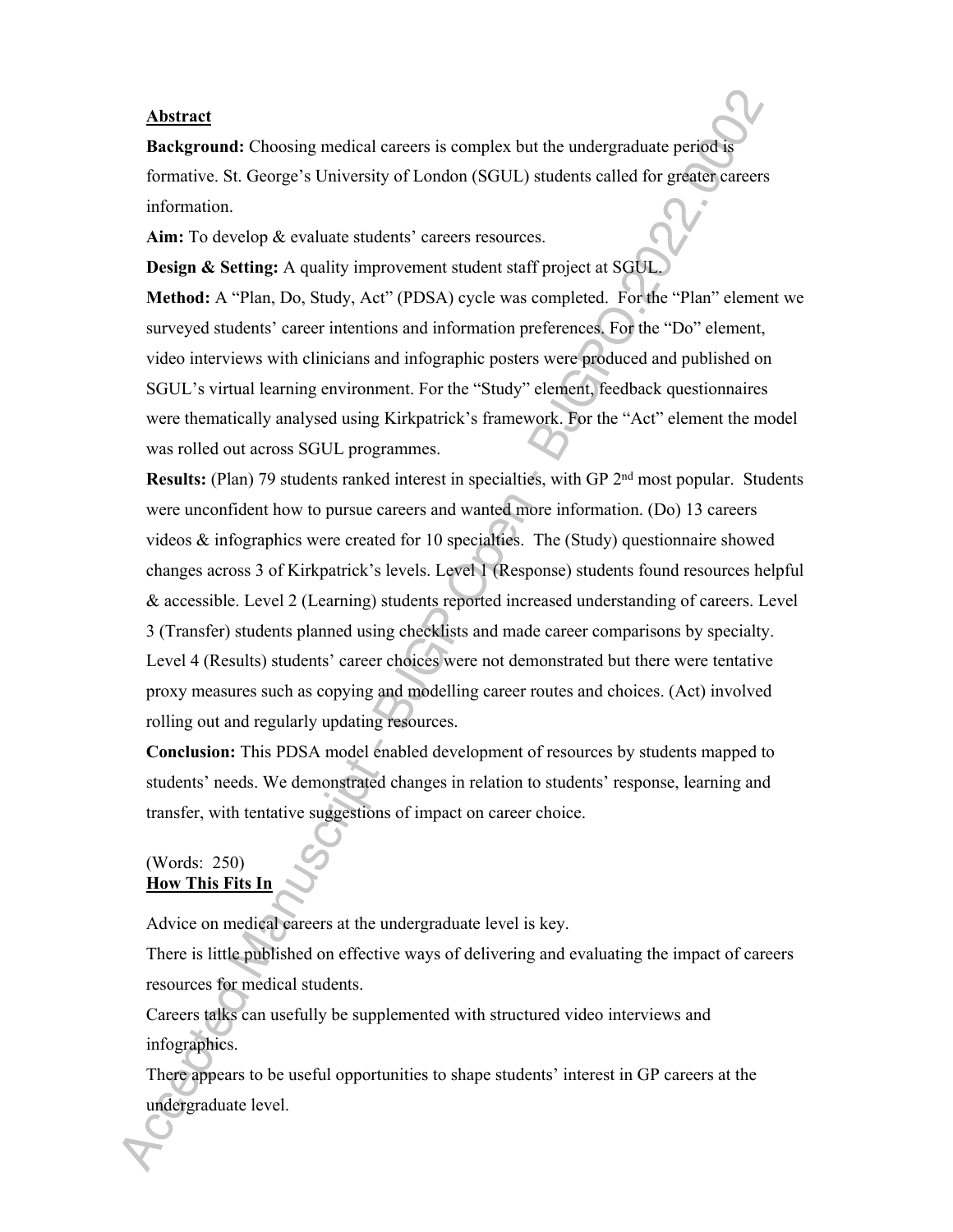#### **Introduction**

Choosing a medical career is complex, the undergraduate period is formative when potential choices are reinforced or discarded (1). The process of selecting a career often starts before medical school (2), and continues beyond graduation. Junior doctors apply for specialty training during the foundation programme (3) meaning time to explore specialties beyond medical school is limited (4), with a scarcity of information available in the foundation years  $(5)$  (6).

Various reviews identify students' demographic or medical school factors that influence career choices(4). Decisions are known to be partially moulded by students' undergraduate experiences of a given discipline (1). The culture of the medical school is also an important influence on students' choices (7) (8). There is however, uncertainty about which factors are important, and to what extent undergraduate factors can influence longer term decisions about careers for example, in primary care (9).

The General Medical Council (GMC) has specified that medical schools should provide career advice (10). However, this advice is no longer mandated in the current GMC "Outcomes for Graduates" (11). The 2008 "Took Report" identified careers guidance as vital to the NHS's recruitment strategy for junior doctors (12).

Specifically, UK NHS general practice recruitment is a major issue (13). In 2016, Health Education England (HEE) & Medical Schools Council (MSC) produced the "Wass report" outlining how medical schools could improve GP recruitment (13). Suggested interventions included helping students to make informed career decisions (Recommendation 15) (13), now available via NHS HEE (14).

Relevant, informative and accessible careers advice at medical school is key, (15) (16) but it is unknown how best to effectively deliver this to students. We found limited published evidence for the role of active careers interventions at medical school and how effective this might be. (1) (4) (17) (18) (19) (20) (21) (22).

In this paper we aim to describe how we updated our careers advice provision and how we evaluated it.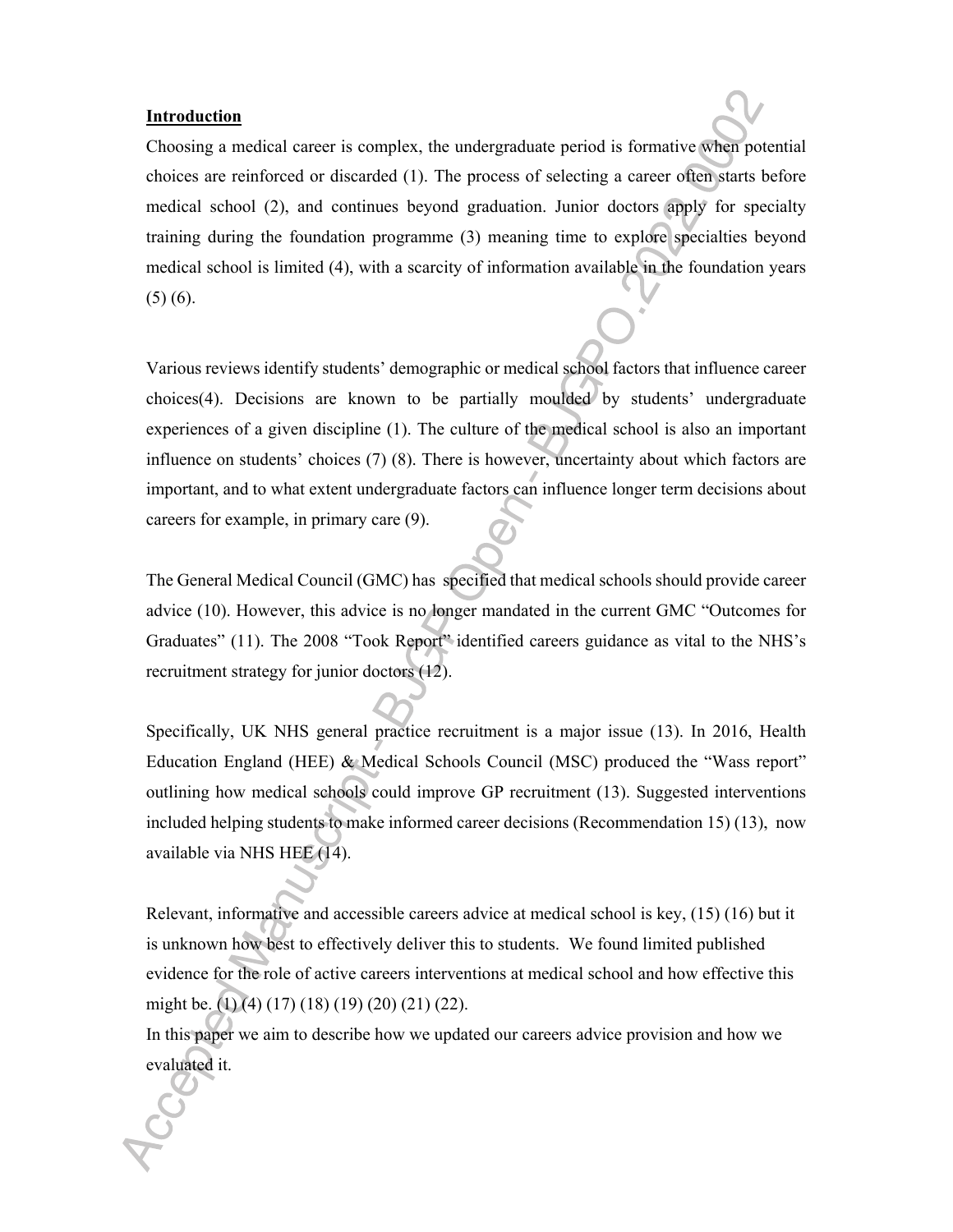#### **Methods**

St George's University of London (SGUL) is a UK medical school with a 5 year undergraduate course and a 4 year graduate entry programme (23). SGUL's National Student Survey highlighted the need for increased careers information (24). (25) In response to this, a "Plan, Do, Study, Act" intervention cycle was undertaken. The PDSA framework is widely used in healthcare and its very pragmatic approach allows testing of small scale interventions and rapid assessment of their impact (26). This approach was chosen as we had no specific resources beyond student time. For the "Plan" element, students were surveyed to identify what careers resources they wanted and to inform the planning and design of new novel online careers resources. For the "Do" element video interviews with consultants, GPs and trainees, backed by infographic posters which included specialty training information, were produced and published on SGUL's virtual learning environment.

For the "Study" element this careers intervention was evaluated using the Kirkpatrick's four level model of evaluation of training (27). The "Act" element was determined by the response to these initiatives which included institutional presentations. Kirkpatrick's model is widely used as an evaluative framework in healthcare and education. The first level (Level 1) is the reaction level - how participants react to the training. Level 2 looks at learning what have participants learned as a result of the training. Level 3 identifies behaviours or activity that have changed as a result of the activity. Level 4 explores if there are results of the activity.

The careers resources were evaluated via an online feedback questionnaire which was sent to SGUL medical students. This survey was circulated to all SGUL students 3 months after the resources were launched. Numerical questionnaire data was analysed using simple descriptive statistics and there was a thematic analysis of qualitative data (28). The usage of the online video and infographic resources was anonymously captured. We used the data from the follow up survey to establish if there were changes at Kirkpatrick levels 1-3. However, we would not expect to see level 4 "results" changes which will take several years to become apparent but explored if we could observe any change in careers intention as a proxy for level 4.

The project was conceptualised as a quality improvement project so ethics approval for the evaluation was not required. Participation in the survey was optional and anonymised.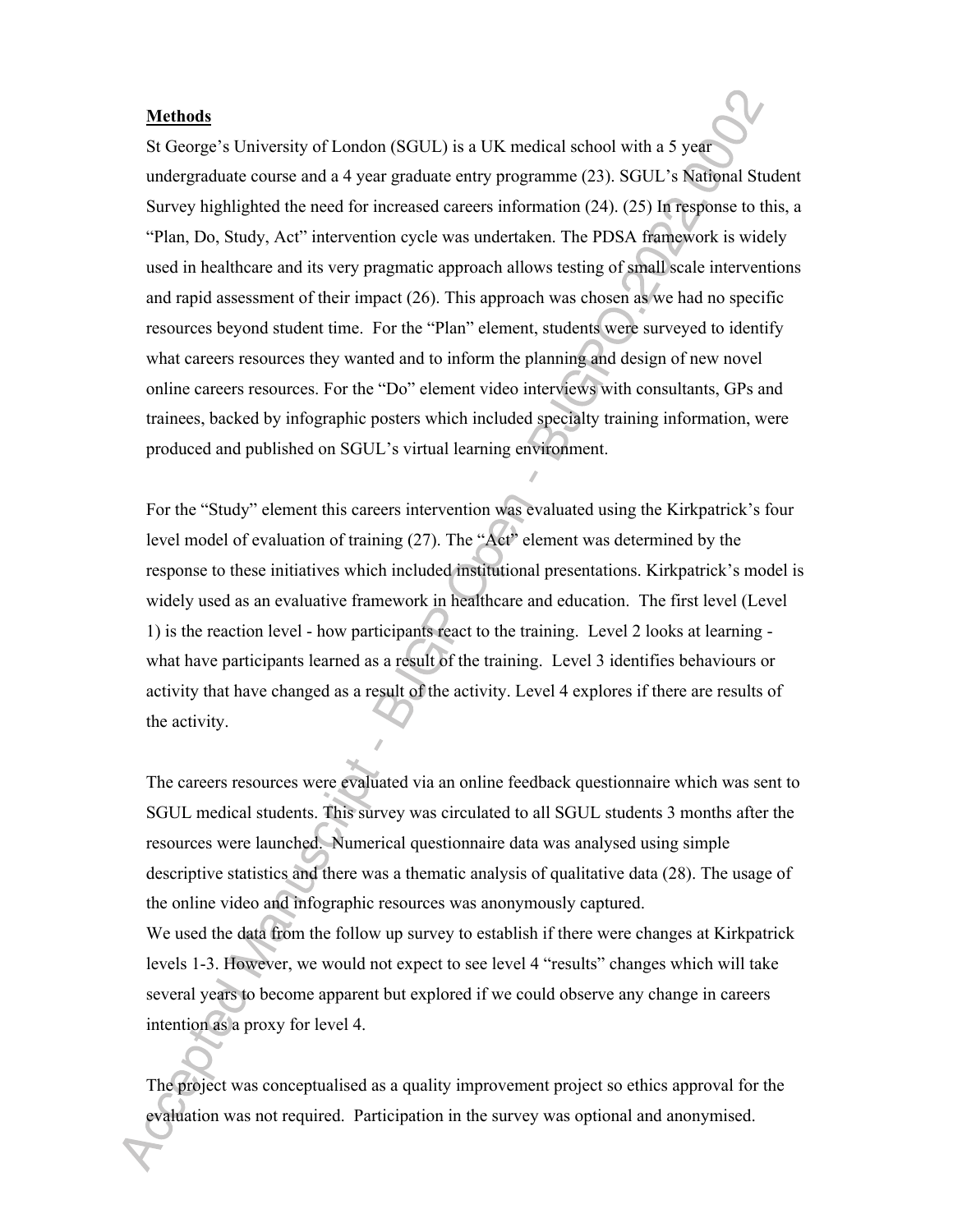#### **Results**

#### **Plan**

As part of the "Plan" element we formed a Staff Student Partnership Group (SSPG), consisting of 6 medical students, the MBBS careers tutor (a GP) and an SGUL careers consultant. Table 1 shows a reflexive statement of authors' career stage and interests.

#### Table 1 about here

An initial survey of medical students in November 2018 established existing knowledge of speciality training pathways, the specialities students most wanted additional information about, and the preferred format for such information. 79 responses were received of which 65/79 were from clinical students. Most students declined to provide further demographic information but of those that did (n=19) most were female and on the 5 year course. Overall response rates were low but highest among clinical students (up to 9.6%).

General practice was among top scoring specialties (39% student interest). Only 35% of the 79 students surveyed felt confident in how to pursue a career in their chosen specialty. Furthermore, 94% wanted more careers information. Events with speakers and interview style videos were cited as preferred formats for information delivery, followed by written information. Careers events with speakers were already delivered through the SGUL MBBS programme. In response to the survey we focussed on designing and developing new careers videos and infographics, in specialties prioritised by the student survey (Figure 1).

## **Do - Development of the training intervention**

The students from the SSPG created 13 career videos, covering the 10 most highly ranked specialties, with supporting infographics (see Figures  $1\& 2$ ) to supplement the existing careers talks.

The process was as follows; the project group developed an interview framework including standardised questions across specialties (Appendix 1), based on prior resources developed for the Academic foundation programme. Inspiring role models were identified through SGUL alumni and students' placement experiences. Once students had video production training, video interviews were conducted with GPs, consultants, and trainees without any piloting. Videos were edited for brevity, but interviewees could not review or change the content. The supporting infographic posters provided summary information covering training pathways, competition ratios and further careers resources (Figure 2).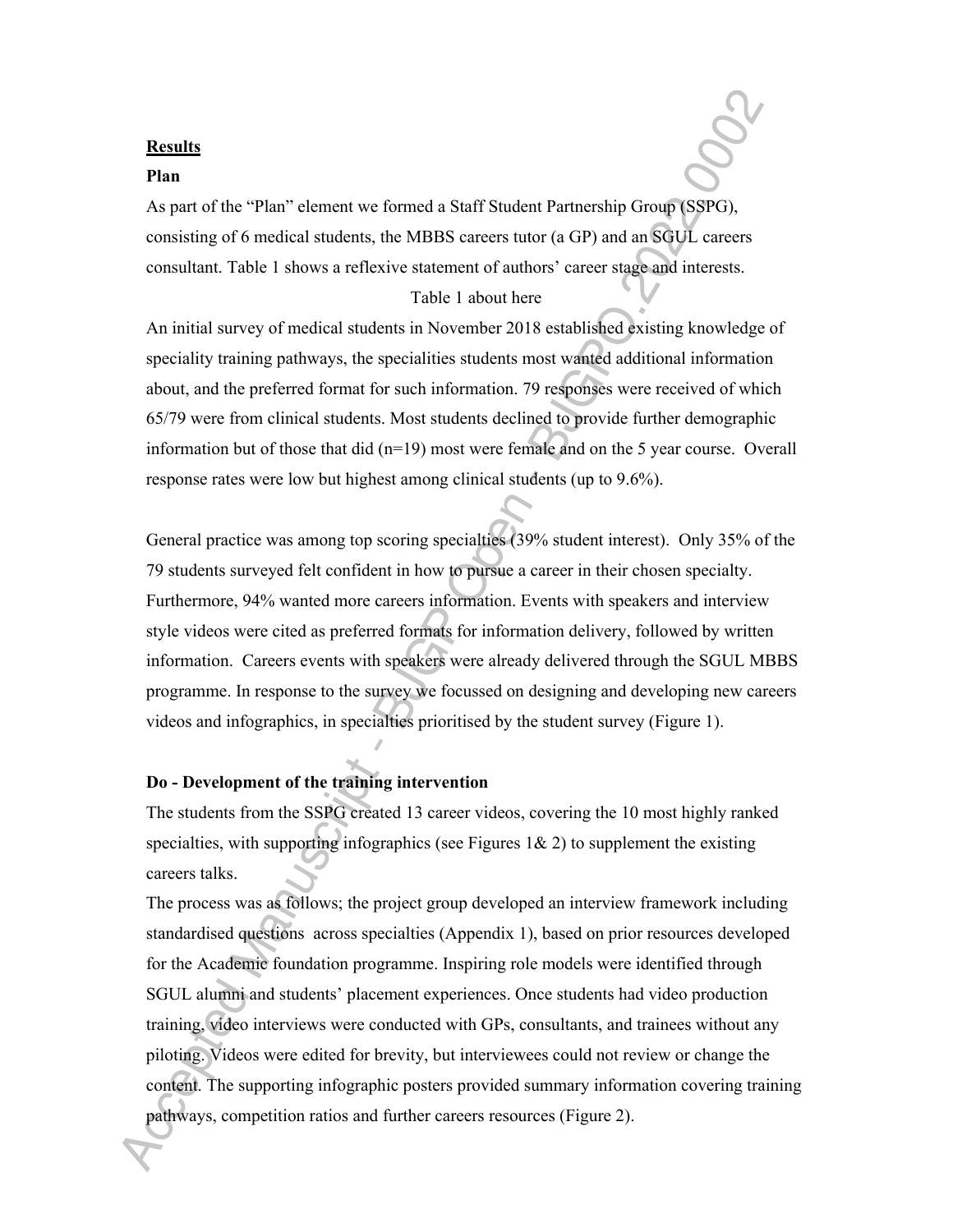The new resources were published on the SGUL virtual learning environment and advertised via newsletters, emails and student placements in early 2020.

#### **Study**

An online feedback questionnaire was undertaken from February to May 2020 (overlapping with Covid lockdown measures in the UK from  $23/03/20$ ). Of the 66 responses 68% (n=45) were studying on the 5 year programme and 59% were female (n=39). Moreover, the majority were in the clinical years.

In terms of resource usage, infographic resources were utilised more than the videos (see table 1). The rank orders of how often a resource was used varied between infographic and video. Interpretation was limited as some specialities had videos both from consultants and registrars. The general trend indicated hospital surgical and medical specialties attracted most interest; followed by obstetrics  $\&$  gynaecology (O $\&$ G) with GP behind these disciplines (ranked  $5<sup>th</sup>$  and  $8<sup>th</sup>$ ). This was at odds with the higher numbers of students from the initial survey wanting more information about GP careers (see Table 4).

#### Kirkpatrick Level 1 (Reaction)

66 students completed the feedback questionnaire of whom 85% (n=56) scored the usefulness of the resources as at least 4 out of 5 (5=most, 1=least useful).

Qualitative feedback identified the importance of career information and difficulty accessing this from other resources.

*"The only way you can learn about a speciality is to have a conversation like that with doctors, but you have very little exposure to some of those specialities in lower years, so this ... is very useful."*

Students responded positively to resources and information about specific specialities,

*"The videos were excellent and very informative about the day-to-day life of specialties."*

And the accessible format of information provided,

*"Really useful and relevant information, … Really fantastic resource."* 

Other students responded to specific information on how to progress through certain careers,

*"Summarises all the key information and shows the structure of the training and when you move up the ranks."*

One important consideration was the timing of the resources' availability in relation to where students were in their careers,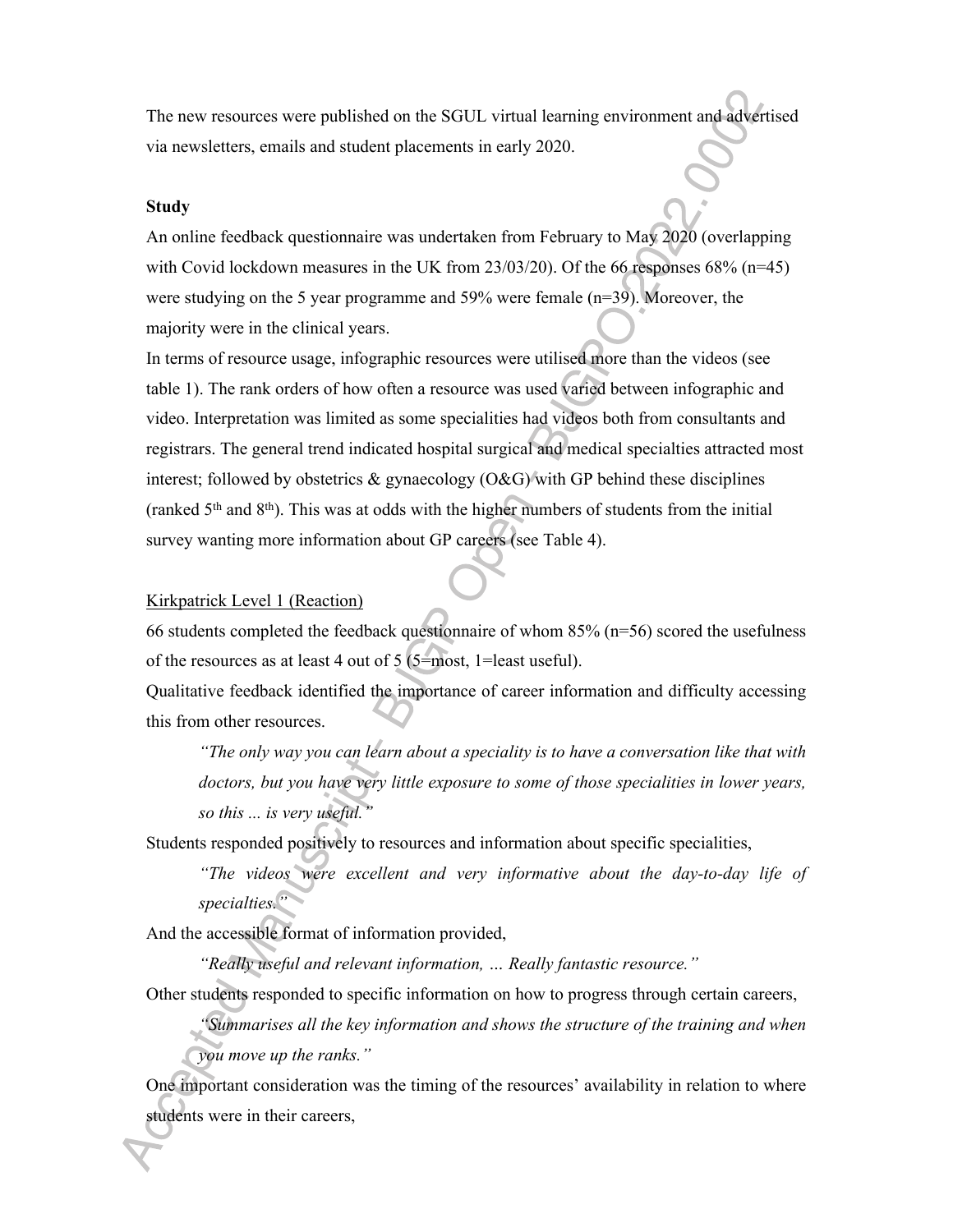*"I wish this was shown in 1st/ 2nd year as it is a very useful resource."* As earlier provision could allow students to tailor their activities and have enough time to develop their CVs for specific careers,

*"…focus on specific ways on how to boost your portfolio in medical school & foundation years".*

#### Level 2 (Learning)

Among respondents,  $94\%$  ( $n=62$ ) reported an increased understanding of the specialties covered by the resources. Students valued hearing clinicians' perspectives, which they described as 'honest' and 'insightful'. They appreciated understanding more about daily life, and training pathways, which they didn't get to explore on placements.

*"Good to have advice for students and the drawbacks of specialties."* Understandably there was a lot of uncertainty about possible careers,

*"…(students) are still unsure of what they want to do in the future."* But students were often focussed on what it would be like to follow a specialty during the early part, rather than the whole arc of a career,

*"Interesting to see the viewpoints of doctors in training as well as consultants."*

*"Trainees are more relatable."*

#### Level 3 (Transfer)

There was evidence of Kirkpatrick's knowledge "transfer" as students planned using the resources as checklists and were able to directly compare specialties,

*"Infographics are super helpful and can actually be used as a checklist."*

*"Really liked the videos all asking the same questions so you could compare specialities."*

An example of transfer involved students preparing and gaining extra skills,

*"Advice on how to prepare at medical school for certain specialties,"* and the difficulty of gaining these extra skills,

*"It's easy to say things like 'get involved in research and audits' as advice, but this is practically impossible if you don't have any connections to clinicians."*

And how this might be resolved,

*"Helpful, especially the 'useful experience' bit, may include links to other ways we can get involved?"*

Students showed an awareness of the competitive nature of entry to many specialties,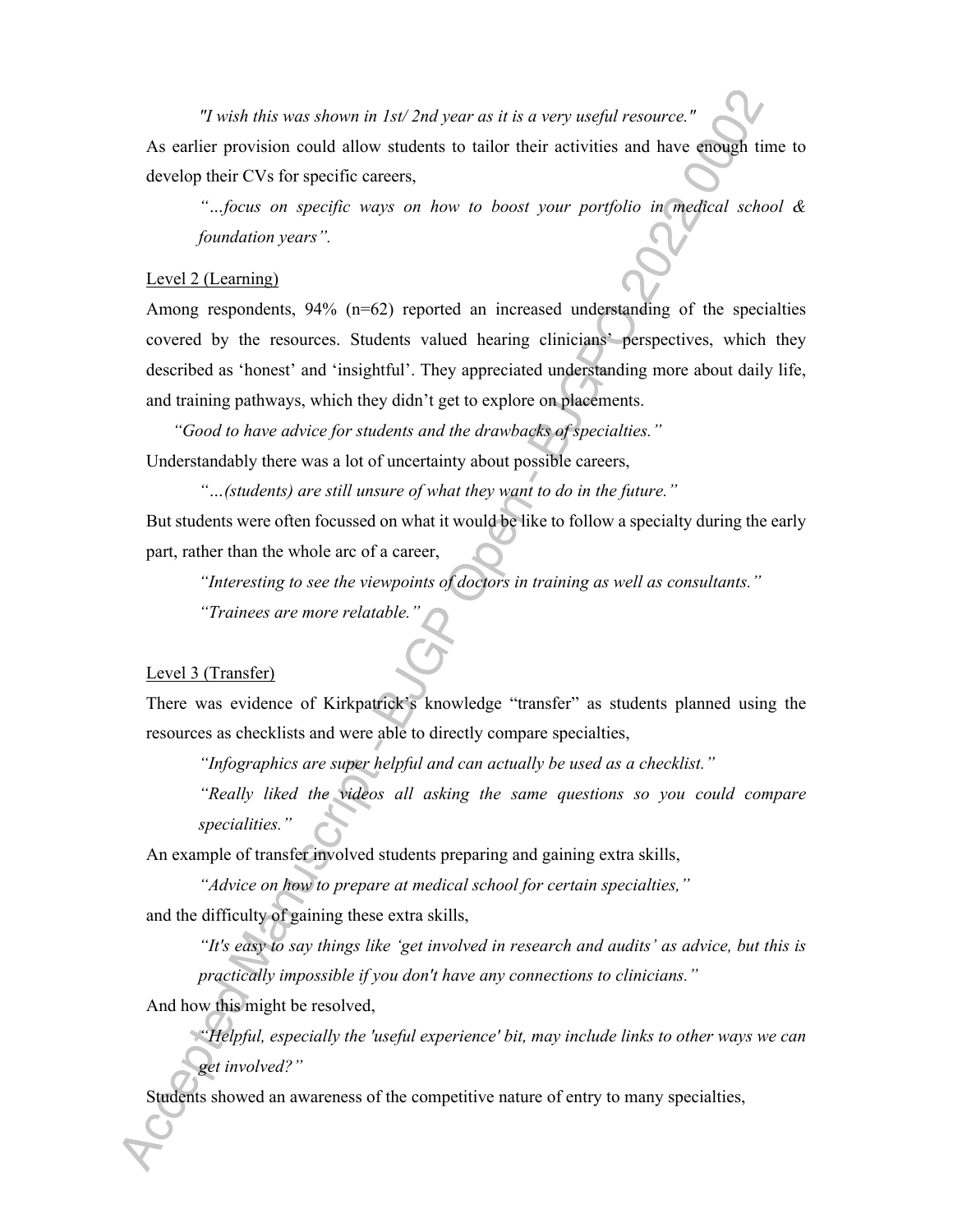*"…showing an example of a successful/typical applicant's portfolio to have a better sense of how difficult it is to get into a speciality,"*

and students wanted to know how they could gain an advantage over other applicants,

*"…more "off-piste" opportunities which set candidates apart."*

#### Level 4 (Results)

We were unable to demonstrate Level 4 changes in terms of career choice within the timescale of this project. However, there were tentative suggestions of proxy measures of choice such as copying career routes,

*"Learning about different peoples' careers and how I might be able to copy them on my own,"*

and modelling career choice,

*"The descriptions of day-to-day life in that specialty, the drawbacks,"* and its associated lifestyle,

*"The daily life of a surgeon. As work-life balance is something very important for me."* There was realisation among students that for many clinicians' careers were unplanned,

*"…we get the impression… that every consultant had decided on their future speciality before they took even their GCSEs, but in reality, it's much less organised than that."*

#### GP vs hospital careers

General practice appears reasonably popular in comparison with other specialties as do other front-line specialties like emergency medicine and psychiatry (Figure 1). However, the qualitative data largely focussed on careers in secondary care,

*"It is nice to have consultants doing the video, as they have a wealth of knowledge regarding their speciality,"*

with very few seeking further information on primary care. However, some students are thinking about general practice, public health or some other community focused speciality,

*"Knowing about what you can do with you career outside of the hospital is nice, as obviously we would struggle to know that until we are in that position."*

The diverse student population at SGUL in terms of graduate entry, and those with caring responsibilities is picked up in quotes suggesting priorities such as flexibility within specialties, when considering careers,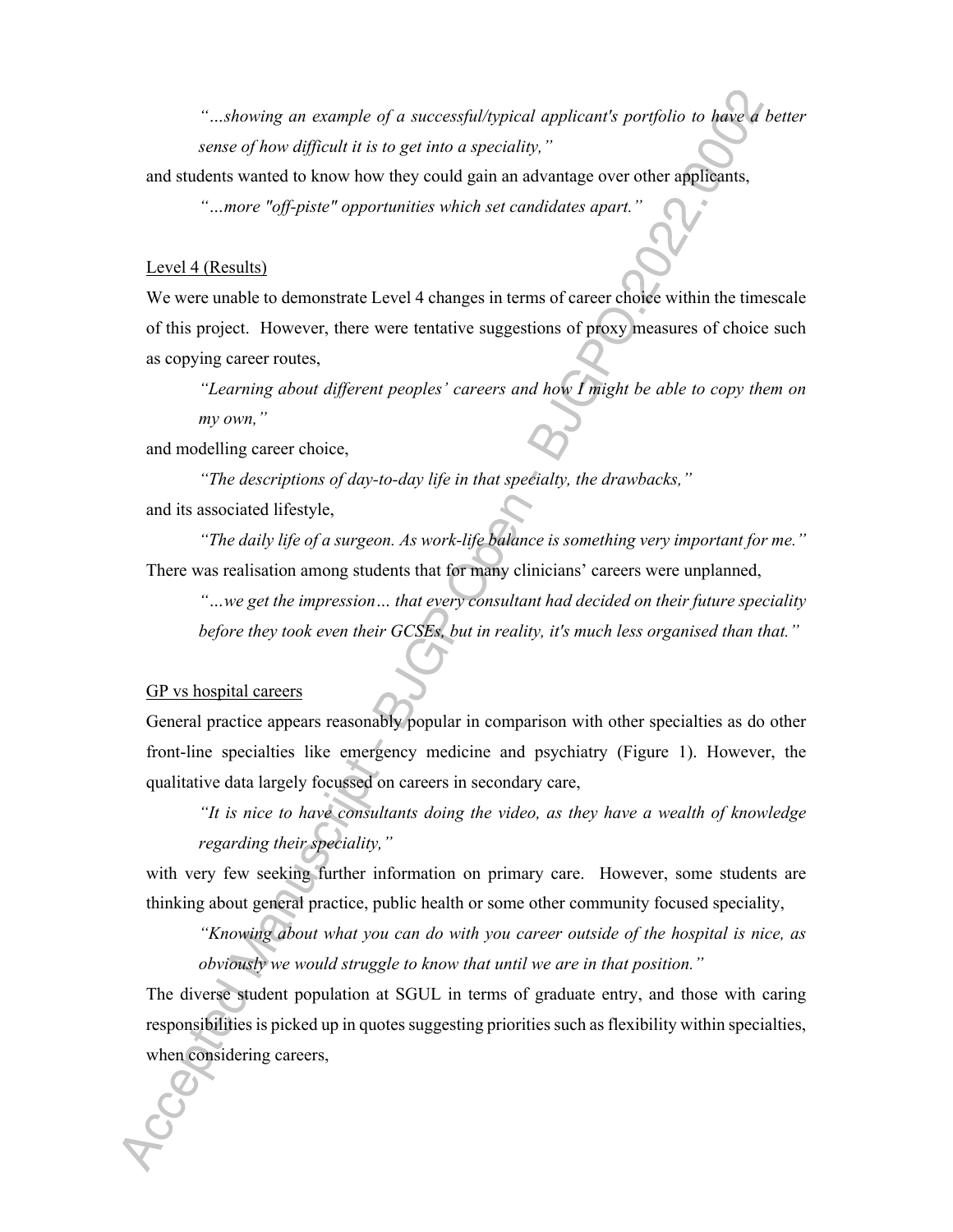*"…students are from alternative pathways e.g. mature students, student parents. We need more insight to the realities of the different pathways and the difficulties to be faced when entering practice later on in life."*

#### **Act**

The project and evaluation were presented and positively received at SGUL's Education and Careers forums. Plans are in place to produce resources for a wider range of specialties and distribute the model and resources across other SGUL programmes. The timing of release of resources, and to which students, needs consideration in order to allow students opportunities to tailor their CV, by joining societies, undertaking projects, research or audits. Within the PDSA cycle this roll out is the "Act" element of the cycle.

#### **Discussion**

#### **Summary**

This SSPG at SGUL produced a bank of accessible new careers resources, which were mapped to students' needs. General practice and other front line specialties do seem of interest to students, based on the initial survey; at odds with national trends (29). The remote delivery of these resources was important during the Covid-19 pandemic when students had reduced contact with clinicians, and limited opportunities for informal career conversations. (15).

#### **Strengths and Limitations and Comparison with Existing Literature**

The positive feedback demonstrates the value of having relevant and useful resources, developed by students for students. Evaluation of careers interventions are rare and the use of quality improvement evaluation frameworks are therefore relatively novel in this field. As is data about student engagement and preferences on the mode of delivery; absent in the literature. These were strengths of the study and something other medical schools may consider when developing careers advice.

There are limitations to this initiative, primarily related to it being from one institution therefore limiting generalisability. We were only able to produce a limited number of new resources, and these were prioritised by student preference, as indicated in the first survey. What they prioritised would likely be a complex mix of personal interests and gaps in available knowledge or resource, hence their idiosyncratic selections; omitting some common general medical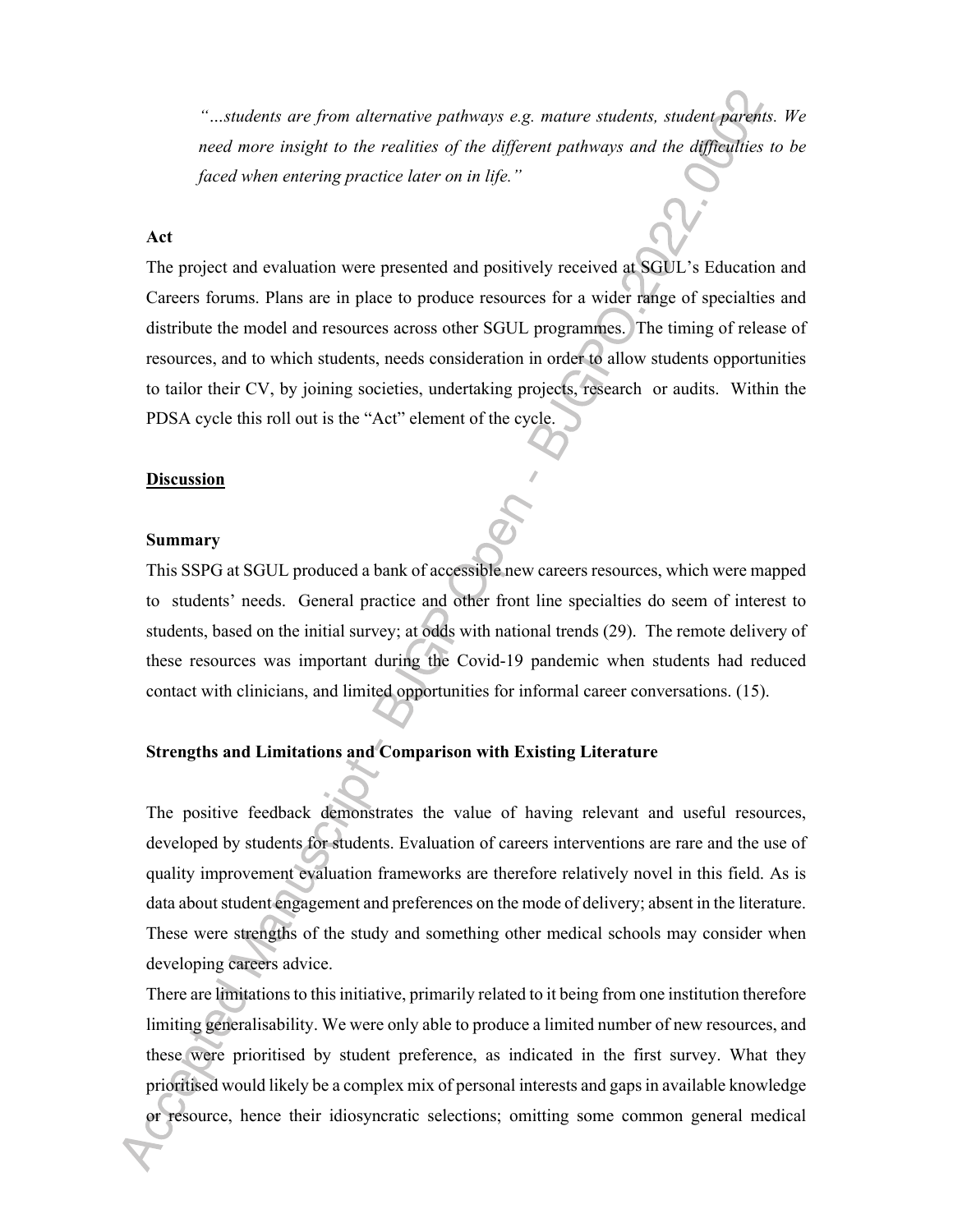specialties like cardiology (perhaps addressed by curriculum exposure) and ranking niche specialties like plastic surgery (not covered by our curriculum). Challenges in our analysis were presented by the limited response rate and demographic data on students' gender (30), graduate status or age (31); known predictors of career choice. Establishing students' prior career preferences may have helped further evaluate the impact of our resources but this wasn't done in the interests of survey brevity.

The impact of careers interventions can take several years to become apparent. What's more, there will be multiple factors involved in influencing career choice which are beyond the scope of this quality improvement project so any suggestions of level 4 changes or proxy changes in this study must be highly tentative. The aim of this project was however to improve students' knowledge and understanding about careers, rather than to direct them towards a specific career.

#### **Implications for Research and Practice**

The project model provides a framework for institutions to produce a student focussed careers resource which appears to have a positive impact on students' understanding and engagement with career planning, including that of general practice. This may be of relevance to other medical schools but also in the post graduate fields such as on the UK foundation programmes. Further research exploring the impact of a comprehensive range of careers resource may address issues with the limited careers selection in this study. Shaping medical careers is of fundamental importance to all health care systems, with even one trainee changing programmes (or leaving) having significant financial and personal implications. A comprehensive overview of careers interventions (perhaps as a Realist or narrative review in the absence of any trials) would seem a priority. Use of routine data such as UKMED could be used to explore the impact of careers interventions (and generate meaningful Level 4 data) (32). The study has limited implications for an individual clinician with a student, beyond what is already known about the value of enthusiastic role models. However, accessible relevant resources for students, in addition to careers lectures, does have implications for institutional delivery of careers resources.

Further work within SGUL is underway to expand the specialties involved, improve students' access to the resources across the graduate and undergraduate programmes and ensure resources are accurate and updated.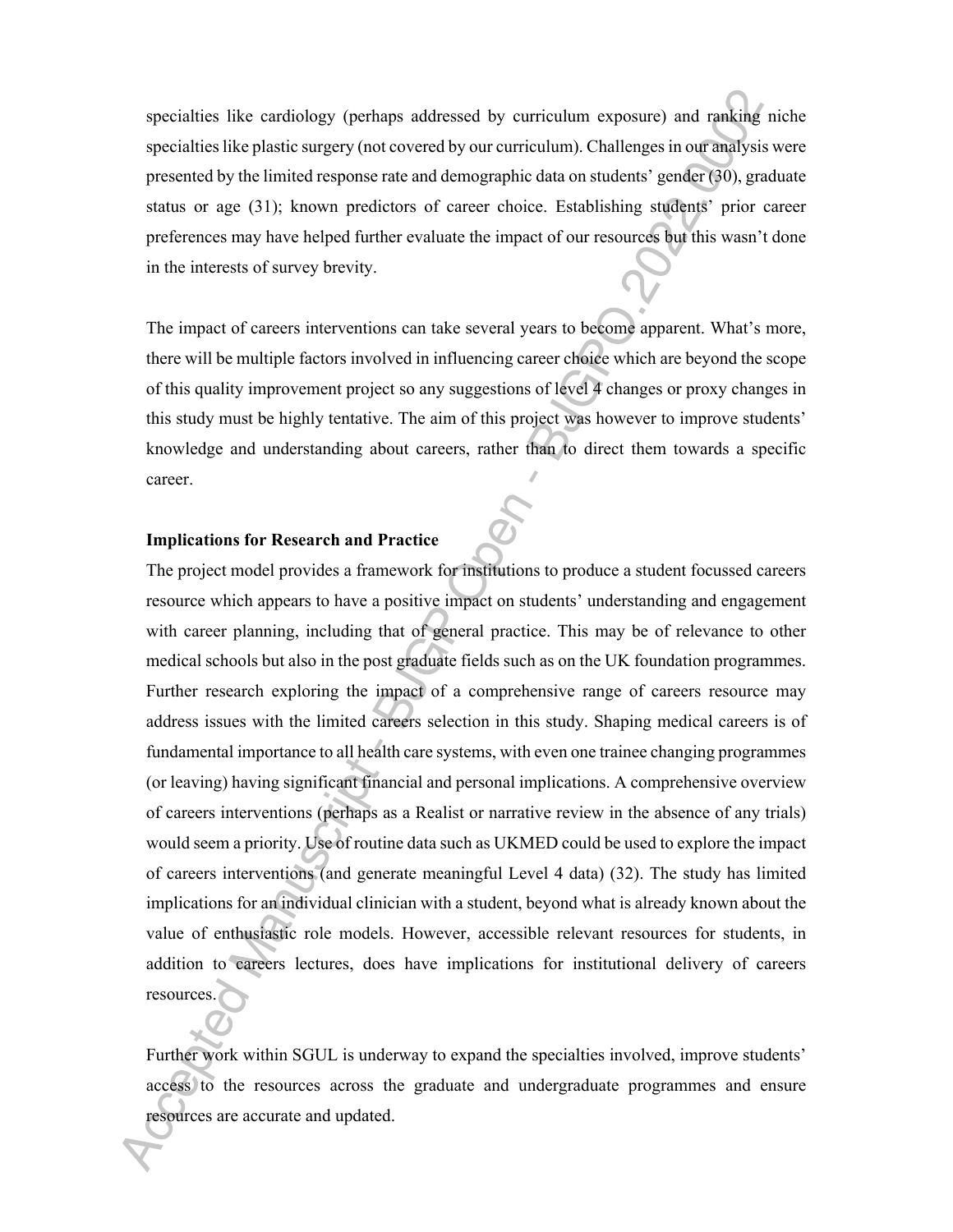### **Acknowledgements:**

The authors acknowledge and thank all the clinicians interviewed for the video resources and the medical students who completed the surveys.

### **Funding**

This project received no funding.

Accepted Manuscript BU

#### **Competing Interests**

EM has a paid role in providing careers resources for SGUL. MJ line manages EM. The other authors declare that no competing interests exist.

The authors report no conflicts of interest in this work

## **Ethical Approval**

This was a quality improvement project. Ethics approval for the evaluation was not required.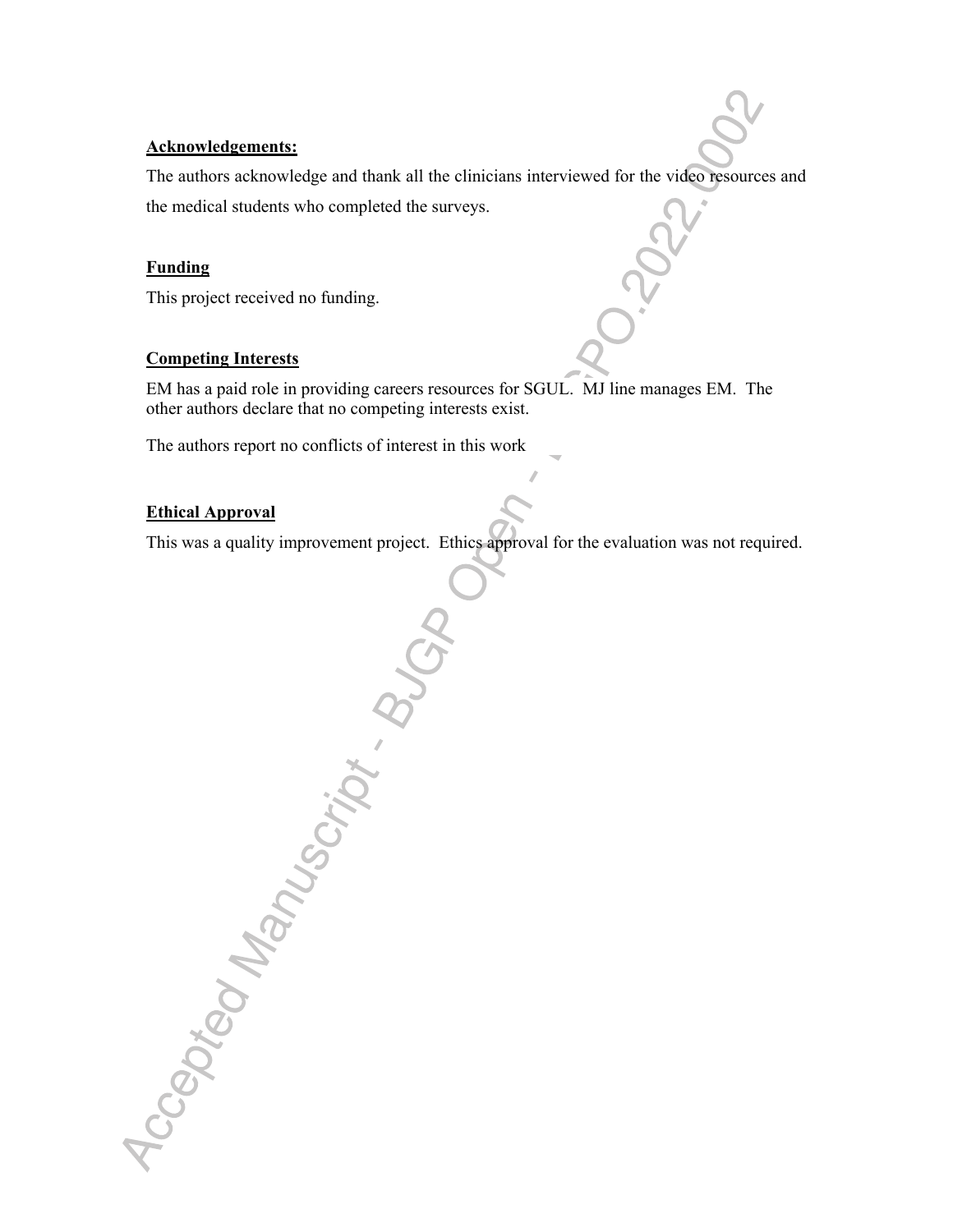#### Reference List

1. Querido SJ, Vergouw D, Wigersma L, Batenburg RS, De Rond MEJ, Ten Cate OTJ. Dynamics of career choice among students in undergraduate medical courses. A BEME systematic review: BEME Guide No. 33. Med Teach. 2016;38(1):18-29. doi: 10.3109/0142159X.2015.1074990.

2. Reed VA, Jernstedt GC, Reber ES. Understanding and Improving Medical Student Specialty Choice: A Synthesis of the Literature Using Decision Theory as a Referent. Teach Learn Med. 2001;13(2):117-29. doi: 10.1207/S15328015TLM1302<sup>7</sup>.

3. Zeldow PB, Preston RC, Daugherty SR. The decision to enter a medical specialty: timing and stability. Med Educ. 1992;26(4):327-32. doi: https://doi.org/10.1111/j.1365- 2923.1992.tb00177.x.

4. Woolham J, Stevens, M. Careers in medicine: key factors that influence people to choose to study medicine, and sustain medical careers: a rapid review. NIHR Policy Research Unit in Health and Social Care Workforce, The Policy Institute, King's College London: 2020. https://kclpure.kcl.ac.uk/portal/en/publications/careers-in-medicine-key-factors-thatinfluence-people-to-choose-to-study-medicine-and-sustain-medical-careers-a-rapidreview(0d5c59cc-16c1-4040-8fd4-3015f4839af7).html (accessed 11 4 22)

5. Spooner S, Pearson E, Gibson J, Checkland K. How do workplaces, working practices and colleagues affect UK doctors' career decisions? A qualitative study of junior doctors' career decision making in the UK. BMJopen. 2017;7(10):e018462. doi: 10.1136/bmjopen-2017-018462.

6. Williams H, Checkley E, Baker P. Careers guidance for foundation trainees: does it make the grade? BMJ. 2012;345:e4685. doi: 10.1136/bmj.e4685.

7. Ajaz A, David R, Brown D, Smuk M, Korszun A. BASH: badmouthing, attitudes and stigmatisation in healthcare as experienced by medical students. BJPsych Bull. 2016;40(2):97-102. doi: 10.1192/pb.bp.115.053140.

8. Henderson E, Berlin A, Fuller J. Attitude of medical students towards general practice and general practitioners. B. J. Gen Prac. 2002;52(478):359-63.

9. Pfarrwaller E, Sommer J, Chung C, Maisonneuve H, Nendaz M, Junod Perron N, et al. Impact of Interventions to Increase the Proportion of Medical Students Choosing a Primary Care Career: A Systematic Review. J. Gen. Intern. Med. 2015;30(9):1349-58. doi: 10.1007/s11606-015-3372-9.

10. Rubin P, Franchi-Christopher D. New edition of Tomorrow's Doctors. Med Teach. 2002;24(4):368-9. doi: 10.1080/0142159021000000816.

11. Outcomes for graduates (accessed Dec 2021) https://www.gmc-

uk.org/education/standards-guidance-and-curricula/standards-and-outcomes/outcomes-forgraduates: GMC; 2020.

12. Tooke J. Aspiring to excellence "Modernising medical careers" http://www.asit.org/assets/documents/MMC\_FINAL\_REPORT\_REVD\_4jan.pdf. London: 2008. (accessed 11 4 22)

13. Wass V. By choice — not by chance: supporting medical students towards future careers in general practice (Health Education England and the Medical Schools Council, London) 2016

https://www.hee.nhs.uk/sites/default/files/documents/BychoicenotbychancewebFINAL.pdf (accessed 1 Feb 21).

14. Choose GP campaign (https://gprecruitment.hee.nhs.uk/choose-gp/): Health Education England; [25 Feb 2022].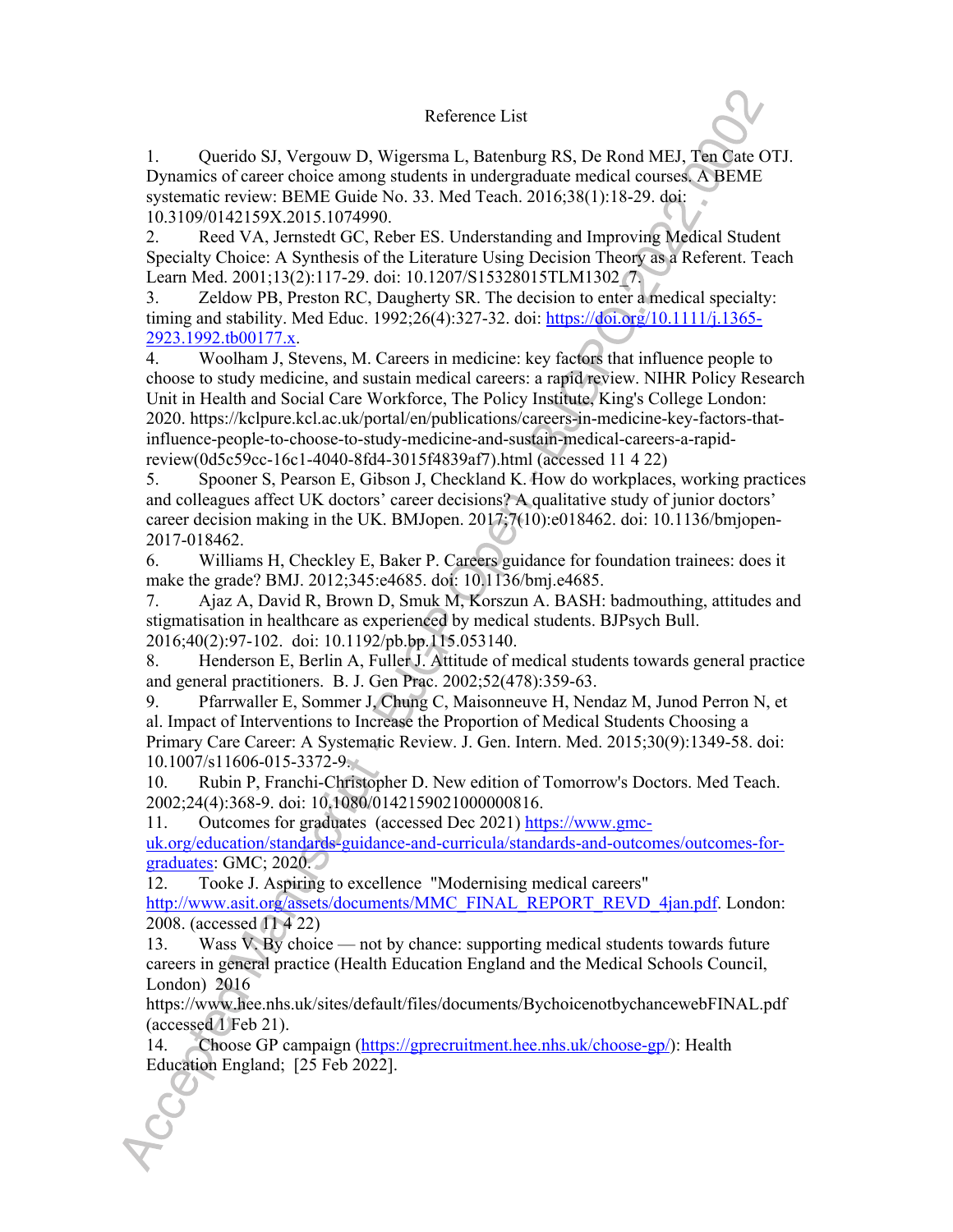15. Byrnes YM, Civantos AM, Go BC, McWilliams TL, Rajasekaran K. Effect of the COVID-19 pandemic on medical student career perceptions: a national survey study. Med. Educ. Online. 2020;25(1):1798088. Epub 2020/07/25. doi: 10.1080/10872981.2020.1798088. 16. Mahoney R, Katona C, McParland M, Noble L, Livingston G. Shortage specialties:

changes in career intentions from medical student to newly qualified doctor. Med. Teac. 2004;26(7):650-4. doi: 10.1080/01421590400019591.

17. Watmough S, Waddelove, C; ; Jaeger, L. First year medical students' perceptions of a career in medicine – how can these inform careers support?

http://citeseerx.ist.psu.edu/viewdoc/download;jsessionid=6E7620953F6458D1D1541A8DA7 66D4A2?doi=10.1.1.538.9720&rep=rep1&type=pdf. (accessed 11 4 22)

18. Hurtado T, Wilkinson S, Battaglia B, Gilbertson E, Shipman H, Robinson M, et al. Rethinking Career Exploration Interventions to Influence Student Help-Seeking Perspectives. Acad. Med. 2021;96(11S).

19. Sastre EA, Burke EE, Silverstein E, Kupperman A, Rymer JA, Davidson MA, et al. Improvements in medical school wellness and career counseling: A comparison of one-onone advising to an Advisory College Program. Med Teach. 2010;32(10):e429-e35. doi: 10.3109/0142159X.2010.498486.

20. Olive KE, Kwasigroch TE, Wooten DJ, Lybrand C, Peeples CR. A Career Exploration Program: An Effective Alternative to the Traditional Use of Faculty Advisors. Acad. Med. 2016;91(11).

21. Yoo H, ; Park, KH,; Kim, SY,; Im, SJ. . The Effectiveness of a Career Design Program for Medical Students. Korean Med. Educ. Rev. 2015;17:8. doi: https://doi.org/10.17496/KMER.2015.17.3.131.

22. Hur Y, Cho AR, Song EJ, Kim S. Evaluation of a systematic career coaching program for medical students in Korea using the Career Readiness Inventory. J Educ Eval Health Prof. 2018;15(0):10-0. doi: 10.3352/jeehp.2018.15.10.

23. McCrorie P. Tales from Tooting: reflections on the first year of the MBBS graduate entry programme at St George's Hospital Medical School. Med Educ. 2001;35(12):1144-9. Epub 2002/03/16. doi: 10.1046/j.1365-2923.2001.01096.x. .

24. National Student Survey (NSS) https://www.thestudentsurvey.com/2020. (accessed 11 4 22)

25. National Student Survey summary tables available Guardian Newspaper (accessed 23 3 22) https://www.theguardian.com/education/students/tables/0,,1574395,00.html.

26. Taylor MJ, McNicholas C, Nicolay C, Darzi A, Bell D, Reed JE. Systematic review of the application of the plan–do–study–act method to improve quality in healthcare. BMJ Qual. Saf. 2014;23(4):290-8. doi: 10.1136/bmjqs-2013-001862.

27. Kirkpatrick DL. Evaluating training programs: the four levels. San Francisco.: Berrett-Koehler.; 1994.

28. Braun V, Clarke V. What can "thematic analysis" offer health and wellbeing researchers? Int. J. Qual. Stud. Health Well-being. 2014;9(1):26152. doi: 10.3402/qhw.v9.26152.

29. Lambert TW, Smith F, Goldacre MJ. Career specialty choices of UK medical graduates of 2015 compared with earlier cohorts: questionnaire surveys. Postgrad Med J. 2018;94(1110):191. doi: 10.1136/postgradmedj-2017-135309.

30. Woolf K, Jayaweera H, Unwin E, Keshwani K, Valerio C, Potts H. Effect of sex on specialty training application outcomes: a longitudinal administrative data study of UK medical graduates. BMJ Open. 2019;9(3):e025004. doi: 10.1136/bmjopen-2018-025004.

31. Lambert TW, Goldacre MJ, Davidson JM, Parkhouse J. Graduate status and age at entry to medical school as predictors of doctors' choice of long-term career. Med Educ. 2001;35(5):450-4. doi: 10.1046/j.1365-2923.2001.00899.x.